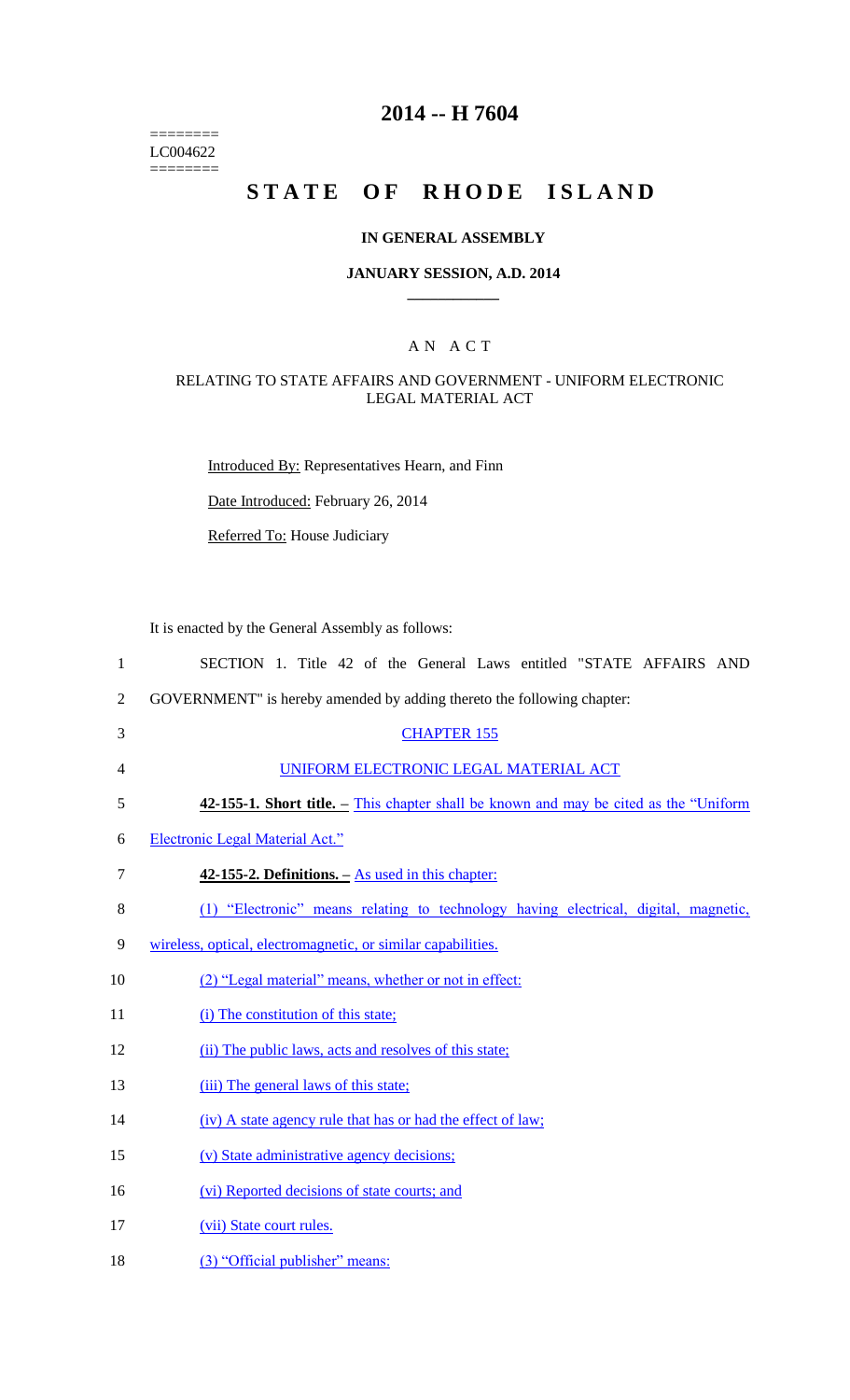| $\mathbf{1}$   | (i) For state administrative agencies, the agency in question; and                                     |
|----------------|--------------------------------------------------------------------------------------------------------|
| $\overline{2}$ | (ii) For all other legal material, Lexis Nexis.                                                        |
| 3              | (4) "Publish" means to display, present, or release to the public, or cause to be displayed,           |
| $\overline{4}$ | presented, or released to the public, by the official publisher.                                       |
| $\mathfrak s$  | (5) "Record" means information that is inscribed on a tangible medium or that is stored in             |
| 6              | an electronic or other medium and is retrievable in perceivable form.                                  |
| $\overline{7}$ | (6) "State" means a state of the United States, the District of Columbia, Puerto Rico, the             |
| $8\,$          | United States Virgin Islands, or any territory or insular possession subject to the jurisdiction of    |
| 9              | the United States.                                                                                     |
| 10             | 42-155-3. Applicability. – This chapter applies to all legal material in an electronic                 |
| 11             | record that is designated as official under § 42-155-4 and first published electronically on or after  |
| 12             | the effective date of this chapter.                                                                    |
| 13             | $42-155-4$ . Legal material in official electronic record. $-$ (a) If an official publisher            |
| 14             | publishes legal material only in an electronic record, the publisher shall:                            |
| 15             | (1) Designate the electronic record as official; and                                                   |
| 16             | (2) Comply with the provisions of §§ 42-155-5, 42-155-7, and 42-155-8.                                 |
| 17             | (b) An official publisher that publishes legal material in an electronic record and also               |
| 18             | publishes the material in a record other than an electronic record may designate the electronic        |
| 19             | record as official if the publisher complies with the provisions of $\S$ 42-155-5, 42-155-7, and 42-   |
| 20             | $155 - 8.$                                                                                             |
| 21             | 42-155-5. Authentication of official electronic record. - An official publisher of legal               |
| 22             | material in an electronic record that is designated as official under $\S$ 42-155-4 shall authenticate |
| 23             | the record. To authenticate an electronic record, the publisher shall provide a method for a user      |
| 24             | to determine that the record received by the user from the publisher is unaltered from the official    |
| 25             | record published by the publisher.                                                                     |
| 26             | 42-155-6. Effect of authentication. $-$ (a) Legal material in an electronic record that is             |
| 27             | authenticated under $\S$ 42-155-5 is presumed to be an accurate copy of the legal material.            |
| 28             | (b) If another state has adopted a law substantially similar to this chapter, legal material           |
| 29             | in an electronic record that is designated as official and authenticated by the official publisher in  |
| 30             | that state is presumed to be an accurate copy of the legal material.                                   |
| 31             | (c) A party contesting the authentication of legal material in an electronic record                    |
| 32             | authenticated under § 42-155-5 has the burden of proving by a preponderance of the evidence that       |
| 33             | the record is not authentic.                                                                           |
| 34             | 42-155-7. Preservation and security of legal material in official electronic record. -                 |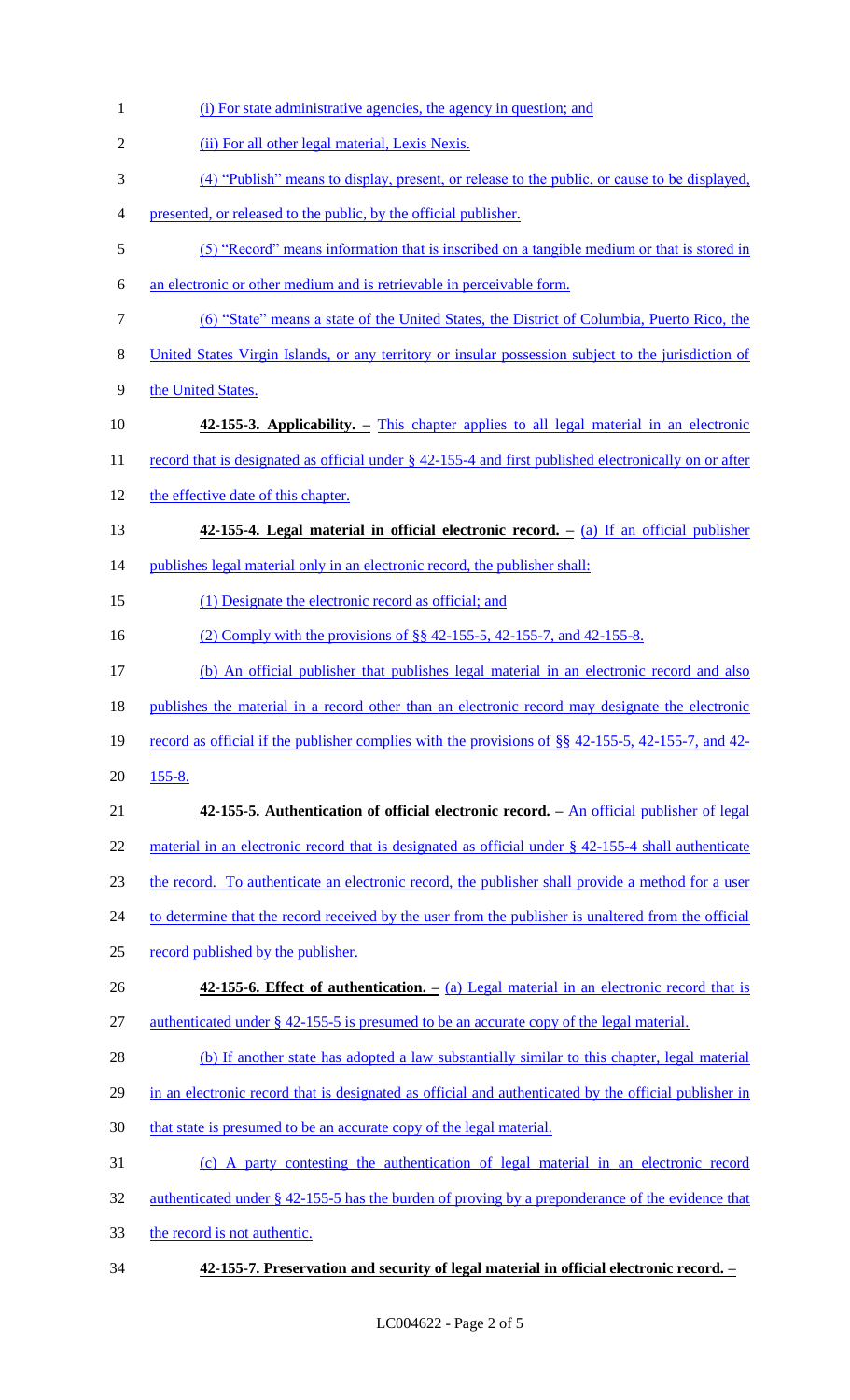- (a) An official publisher of legal material in an electronic record that is or was designated
- as official under § 42-155-4 shall provide for the preservation and security of the record in an
- electronic form or a form that is not electronic.
- (b) If legal material is preserved under subsection (a) in an electronic record, the official
- publisher shall:
- (1) Ensure the integrity of the record;
- (2) Provide for backup and disaster recovery of the record; and
- (3) Ensure the continuing usability of the material.
- **42-155-8. Public access to legal material in official electronic record. –** An official
- publisher of legal material in an electronic record that is required to be preserved under § 42-155-
- 11 7 shall ensure that the material is reasonably available for use by the public on a permanent basis.
- **42-155-9. Standards. –** In implementing this chapter, an official publisher of legal
- 13 material in an electronic record shall consider:
- 14 (1) Standards and practices of other jurisdictions;
- (2) The most recent standards regarding authentication of, preservation and security of,
- 16 and public access to, legal material in an electronic record and other electronic records, as
- 17 promulgated by national standard-setting bodies;
- (3) The needs of users of legal material in an electronic record;
- (4) The views of governmental officials and entities and other interested persons; and
- (5) To the extent practicable, methods and technologies for the authentication of,
- preservation and security of, and public access to, legal material which are compatible with the
- 22 methods and technologies used by other official publishers in this state and in other states that
- have adopted a law substantially similar to this chapter.
- **42-155-10. Uniformity of application and construction. –** In applying and construing 25 this uniform act, consideration must be given to the need to promote uniformity of the law with 26 respect to its subject matter among states that enact it.
- **42-155-11. Relation to electronic signatures in global and national commerce act. –**
- 28 This chapter modifies, limits, and supersedes the electronic signatures in Global and National
- 29 Commerce Act, 15 U.S.C. 7001 et seq., but does not modify, limit, or supersede section 101(c) of
- that act, 15 U.S.C. 7001(c), or authorize electronic delivery of any of the notices described in
- section 103(b) of that act, 15 U.S.C. 7003(b).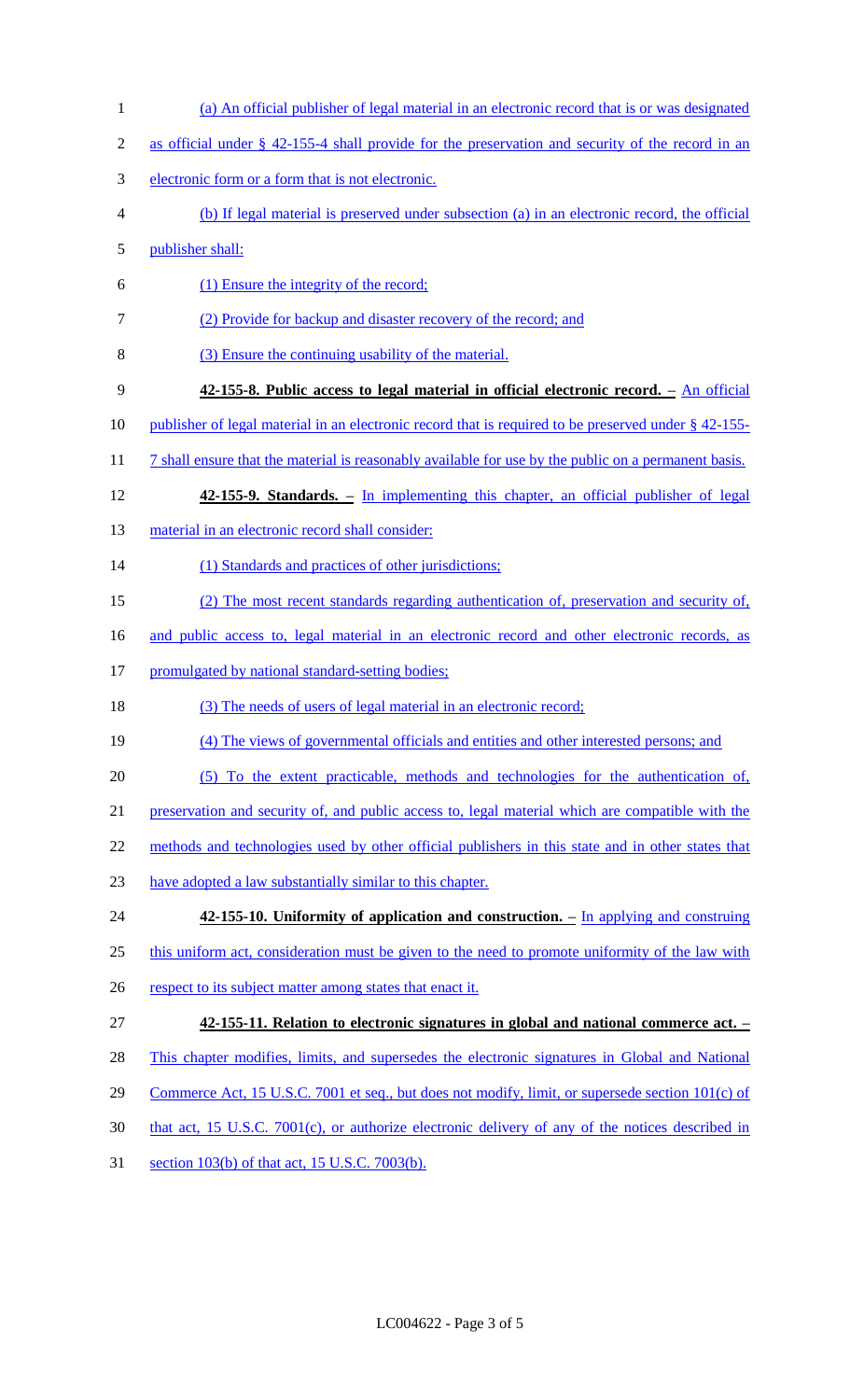1 SECTION 2. This act shall take effect upon passage.

#### $=$ LC004622  $=$